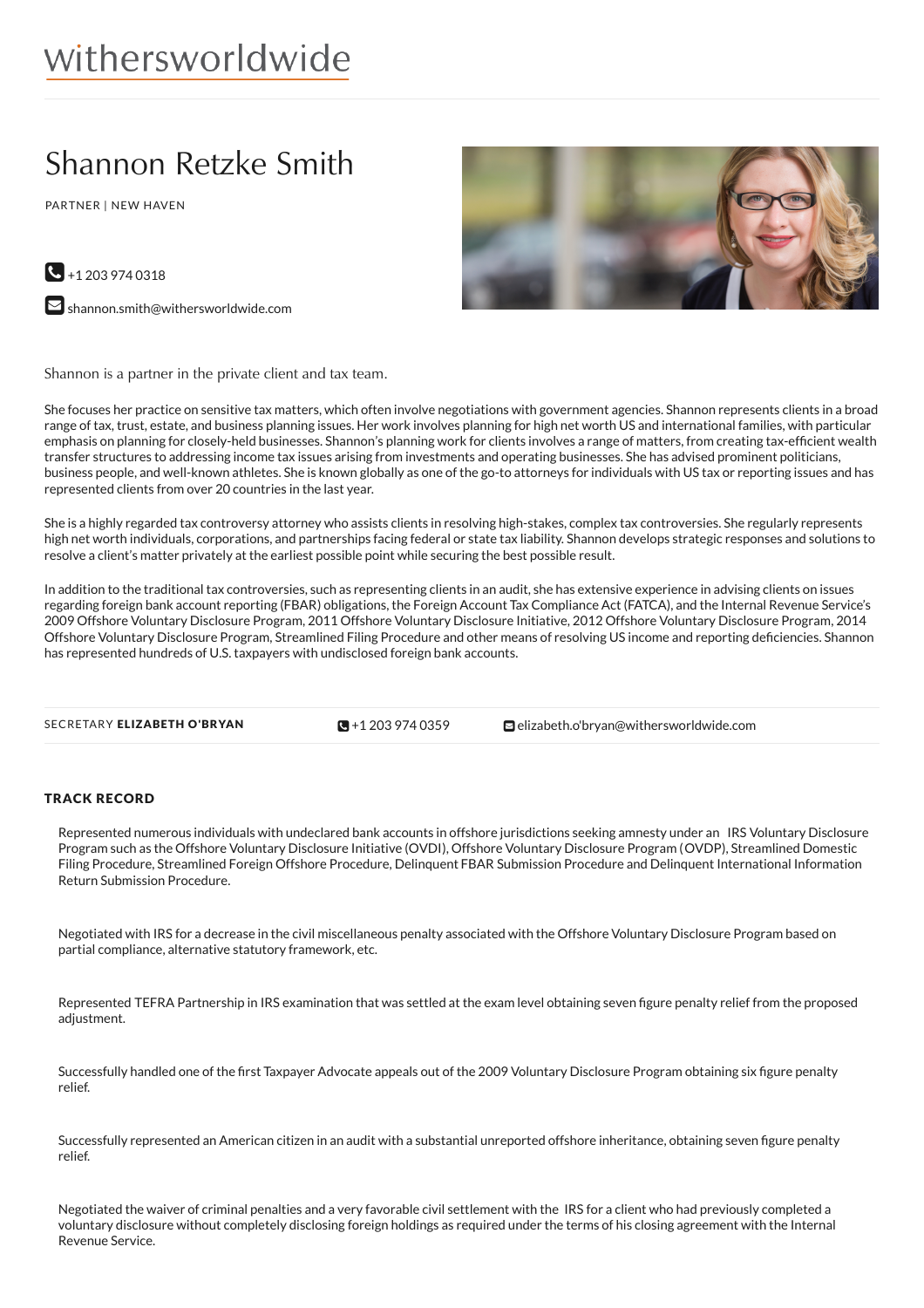Advising a US green card holder with substantial holding abroad who had not properly reported his financial assets on an FBAR or on his FATCA filings through the US streamlined domestic offshore procedures, reducing otherwise applicable tax, interest and penalties significantly.

## ADMISSIONS

- State of Connecticut, 2004
- State of New York, 2005
- US Tax Court, 2011

#### PUBLICATIONS

'How to Survive an IRS [Crypto](https://forkast.news/how-to-survive-an-irs-crypto-tax-audit/) Tax Audit', Forkast - November 24, 2021, co-author

'Surviving an IRS Cryptocurrency or Other Crypto Asset Audit,' Bitcoin Magazine - September 27, 2021, co-author

'IRS removes one of four options to correct foreign [reporting](https://www.accountingtoday.com/opinion/irs-removes-one-of-the-four-options-to-correct-foreign-reporting)', Accounting Today - November 9, 2020, co-author

\_'\_The Tax Audit [Paradox](https://www.barrons.com/articles/the-tax-audit-paradox-01592593388), Barron's PENTA - June 19, 2020, quoted

'A Target on [American](https://www.wealthprofessional.ca/news/industry-news/a-target-on-american-clients-in-canada/328278) Clients in Canada,' Wealth Professional Canada - April 3, 2020, co-author

'Insight: IRS 'forks up' new [cryptocurrency](https://marketing.withersworldwide.com/reaction/emsdocuments/WithersCryptoGuidance.pdf) guidance,' Bloomberg Tax Daily Tax Report, October 31, 2019, co-author

'New expat tax relief may be too limited for wide [appeal,'](https://www.law360.com/tax-authority/articles/1200763/new-expat-tax-relief-may-be-too-limited-for-wide-appeal) Law360 Tax Authority, September 19, 2019, quoted

'2018 federal and state tax [provisions](https://www.afsa.org/sites/default/files/flipping_book/010219/68/) for the foreign service'. The Foreign Service Journal, January - February 2019, contributor

'Window of opportunity with [opportunity](https://marketing.withersworldwide.com/reaction/emsdocuments/PDFs/Opportunity_Zones_Bloomberg_Tax.pdf) zones: Top 10 takeaways,' Bloomberg BNA, November 15, 2018, co-author

'Pay your taxes or lose your [passport,'](https://www.wealthmanagement.com/print/101895) Wealth Management, October 19, 2018, co-author

'Window closing on IRS program to lessen penalties avoid prison for offshore [shenanigans,'](https://www.forbes.com/sites/peterjreilly/2018/09/25/window-closing-on-irs-program-to-lessen-penalties-avoid-prison-for-offshore-shenanigans/#60da1b072861) Forbes, September 25, 2018, quoted

'Tax tips for [non-compliant](https://www.advisor.ca/tax/tax-news/tax-tips-for-non-compliant-cross-border-clients/) cross-border clients,' Advisor's Edge, September 10, 2018, quoted

'Offshore Voluntary [Disclosure](https://www.wealthmanagement.com/high-net-worth/offshore-voluntary-disclosure-program-still-time-act) Program: Still time to act?,' Wealthmanagement.com, September 4, 2018, quoted

'Clean up your foreign reporting deficiencies before its too late,' Forbes, June 3, 2018, quoted

'5 points to consider as overseas [disclosure](https://www.law360.com/tax/articles/1042466/5-points-to-consider-as-overseas-disclosure-program-ends?nl_pk=6b78f7ab-14c8-42bf-9aa2-daa171f495a9&utm_source=newsletter&utm_medium=email&utm_campaign=tax) program ends,' Law360, May 14, 2018, quoted

'Tax tips for US expats living in [Australia,](https://www.businessinsider.com.au/tax-tips-for-us-expats-living-in-australia-2018-5)' Business Insider Australia, May 8, 2018, quoted

2017 second highest year on record for US expatriations.' Withers article, March 26, 2018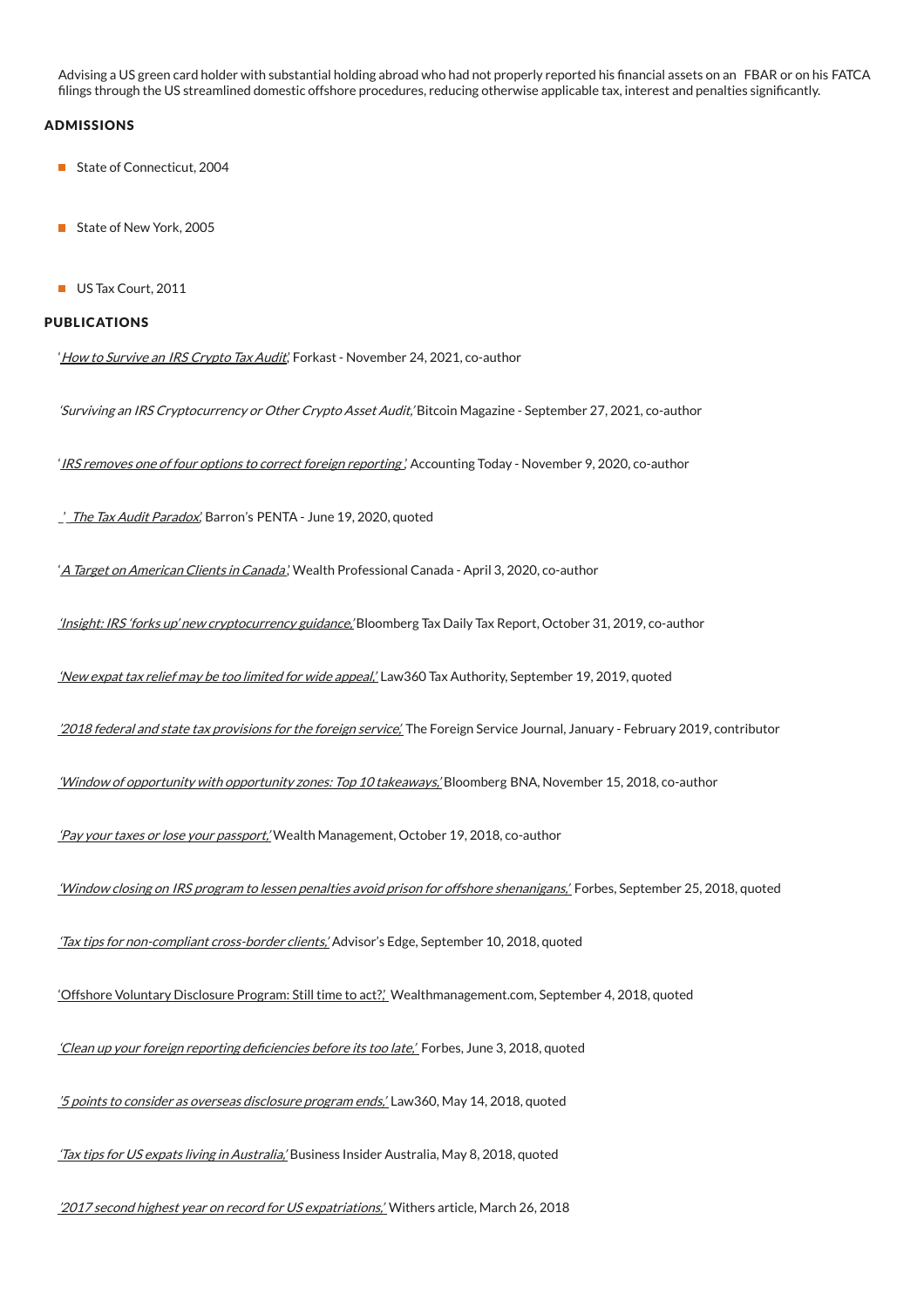It's the end of the [OVDP](https://www.withersworldwide.com/en-gb/insight/article/pdf/7411) world as we know it,' Withers article, March 26, 2018, co-author

'IRS to end offshore [voluntary](https://www.thinkadvisor.com/2018/03/16/irs-plans-to-end-offshore-voluntary-disclosure-pro/?slreturn=20191006153358) disclosure program.' Think Advisor, March 16, 2018, quoted

'Offshore voluntary disclosure program shutdown fuels [speculation,'](https://marketing.withersworldwide.com/reaction/emsdocuments/offshorevoluntary.pdf) Bloomberg BNA Daily Tax Report, March 15, 2018, quoted

'Got IP? Get out. For [investors](https://www.ipwatchdog.com/2017/12/22/investors-thinking-selling-acting-next-few-days-critical/id%3D91483/) thinking of selling, acting in the next few days is critical,' IPWatchdog, December 22, 2017, co-author

'2017 on track to be banner year for [expatriations,'](https://marketing.withersworldwide.com/reaction/emsdocuments/PDFs/2017_on_track_to_be_banner_year_for_expatriation.pdf) Bloomberg BNA Daily Tax Report, December 7, 2017, co-author

'Thinking of selling your intellectual [property?](https://www.withersworldwide.com/en-gb/thinking-of-selling-your-intellectual-property-a-few-days-could-make-a-world-of-difference-to-your-bottom-line) A few days could make a world of difference to your bottom line,' Withers article, December 6, 2017, co-author

'Phishing scams target tax [professionals,](https://www.thetaxadviser.com/newsletters/2016/oct/phishing-scams-target-accountants-and-tax-attorneys.html?utm_source=mnl:taxinsider&utm_medium=email&utm_campaign=27Oct2016Tax)' Insider, October 2016, author

'The urgency of FBAR [reporting](https://fundintelligence.global/wealth-management/opinion/the-urgency-of-fbar-reporting-for-us-persons-living-in-china/Private) for US persons living in China,' Asset Management, August 1, 2016, co-author

'IRS says you owe us money –Bye-bye US [passport!,](http://wealthmanagement.com/high-net-worth/irs-says-you-owe-us-money-bye-bye-us-passport)' Forbes/Wealth Management, June 23, 2016, co-author

'FBAR deadline moves up 3 months to April 15,' Accounting Today, August 2015, co-author

'IRS [Voluntary](http://www.accountingtoday.com/news/irs-watch/irs-voluntary-disclosure-regime-expands-maximum-penalty-bracket-73491-1.htmlAccounting) Disclosure regime expands maximum penalty bracket,' Today, January 2015, co-author

'Better not pout - Like it or not, US citizens owe U.S. taxes,' & Estates, December 2, 2014, co-author

'No basis for extending IRS' statute of limitations: Supreme court finds an [overstatement](https://marketing.withersworldwide.com/reaction/emsdocuments/NoBasisforExtending2.pdfBloomberg) of basis is not an omission of gross income,' BNA, June 26, 2012, co-author

'Coming clean - The US Voluntary Disclosure initiative in [perspective,'](https://marketing.withersworldwide.com/reaction/emsdocuments/comingclean.pdf) Offshore Investment, April 2011

## MEMBERSHIPS

- Connecticut Department of Revenue Services
- **Zoe's Best Friend Foundation**
- Cornell University Alumni Admission Ambassador Network
- **Connecticut Bar Association**
- **American Bar Association**
- New York Bar Association

#### **TALKS**

'Updated Voluntary Disclosure Program,' Surgent Accounting & Financial Education Expert Hour, May 27, 2021, speaker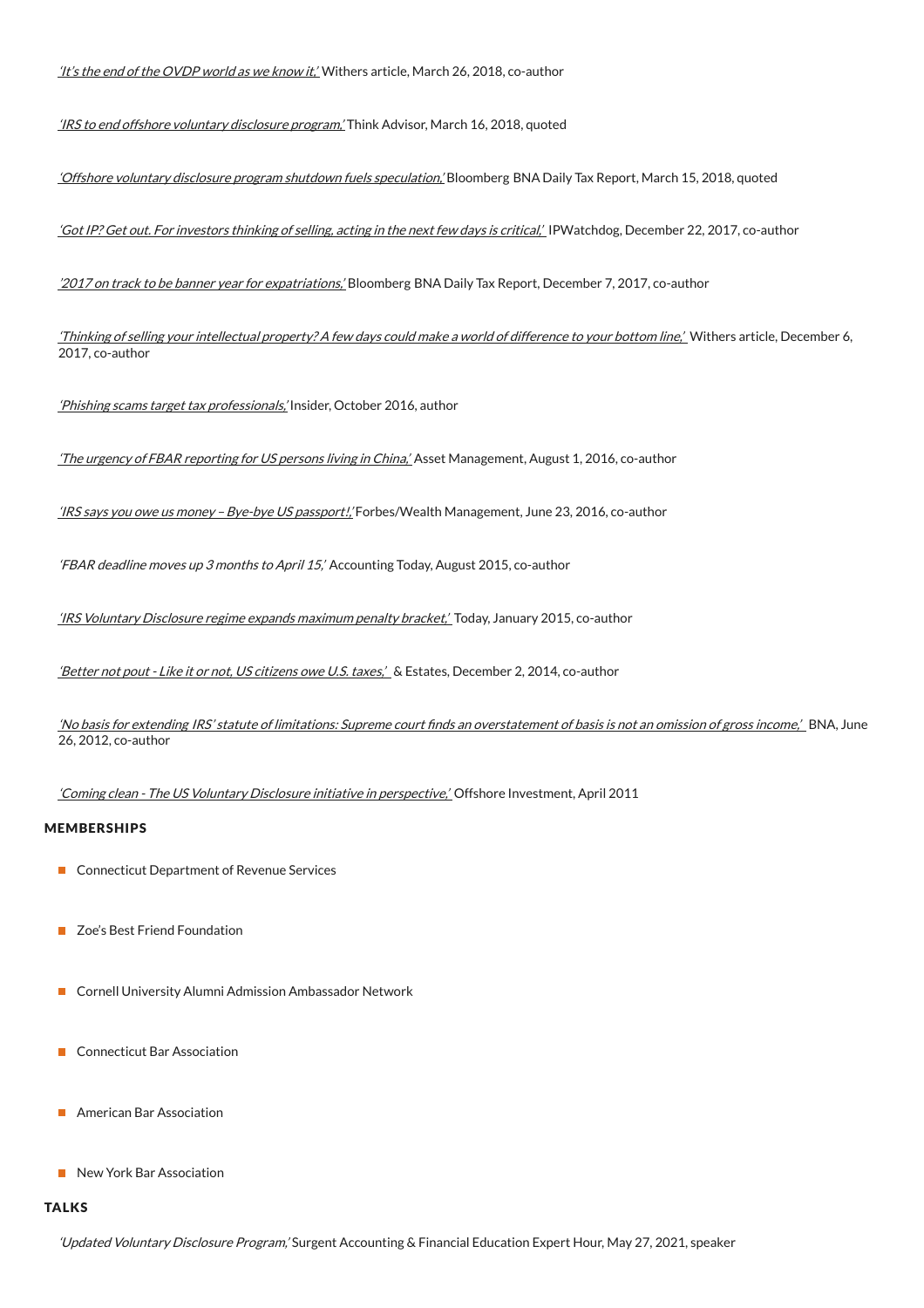'Section 754 step-up in basis: Understanding the tax issues for partnerships and LLCs,' Surgent McCoy, July 17, 2019, presenter

'Foreign bank and financial accounts,' Surgent McCoy, June 11, 2019, presenter

'Understanding the Foreign Account Tax Compliance Act,' Surgent McCoy, June 8, 2019, presenter

'Willfulness and the IRS Disclosure Programs: Are you compliant?,' The Knowledge Group, October 11, 2017, presenter

'Fully using tax advantages of Limited Liability Companies,' National Business Institute, August 4, 2017, presenter

'Foreign Account Tax Compliance Act (FATCA),' Tax All Stars, June 28, 2017

'Foreign Account Tax Compliance Act (FATCA),' Surgent McCoy webinar, June 9, 2017

'Foreign Bank Account Reporting compliance and Voluntary Disclosure options,' Surgent McCoy webinar, March 6, 2017

'Advanced FBAR and FATCA reporting for estate and trust administrators,' Continuing Legal Education Seminar, June 2016

'Foreign Bank and Financial Accounts (FBAR),' Surgent Professional Education, June 9, 2016

'FATCA filings and FBAR filings,' Edward Jones Tax All Stars, webinar, October 2015

'FBAR issues for beneficiaries, trusts and trustees, estates and executors,' Continuing Legal Education Seminar, June 2015

'Foreign Bank and Financial Accounts (FBAR),' Surgent Monthly Tax Update, webinar, June 9, 2015

'Foreign Bank Account Reporting compliance and Voluntary Disclosure options,' Surgent McCoy, webinar, June 5, 2015

'US Offshore Voluntary Disclosure Program and other options to address unreported income or assets,' The 20th World Offshore Convention, November 2013

'Tax opportunities in partnership and disregarded entity formation,' Continuing Legal Education Seminar Tax Planning for Domestic Partnerships and Limited Liability Companies, March 2012

'Tax issues and strategic planning for partnership and LLC contributions,'Continuing Legal Education Seminar Tax Planning for Domestic Partnerships and Limited Liability Companies, March 2012

'Partnership and LLC equity for service providers and other tax issues (and opportunities) arising from management structuring,' Continuing Legal Education Seminar Tax Planning for Domestic Partnerships and Limited Liability Companies, March 2012

## EDUCATION

Cornell University, Dean's List, B.S. The Wharton School at the University of Pennsylvania, Certificate in Business and Public Policy University of Pennsylvania Law School, J.D.

LANGUAGES

ENGLISH